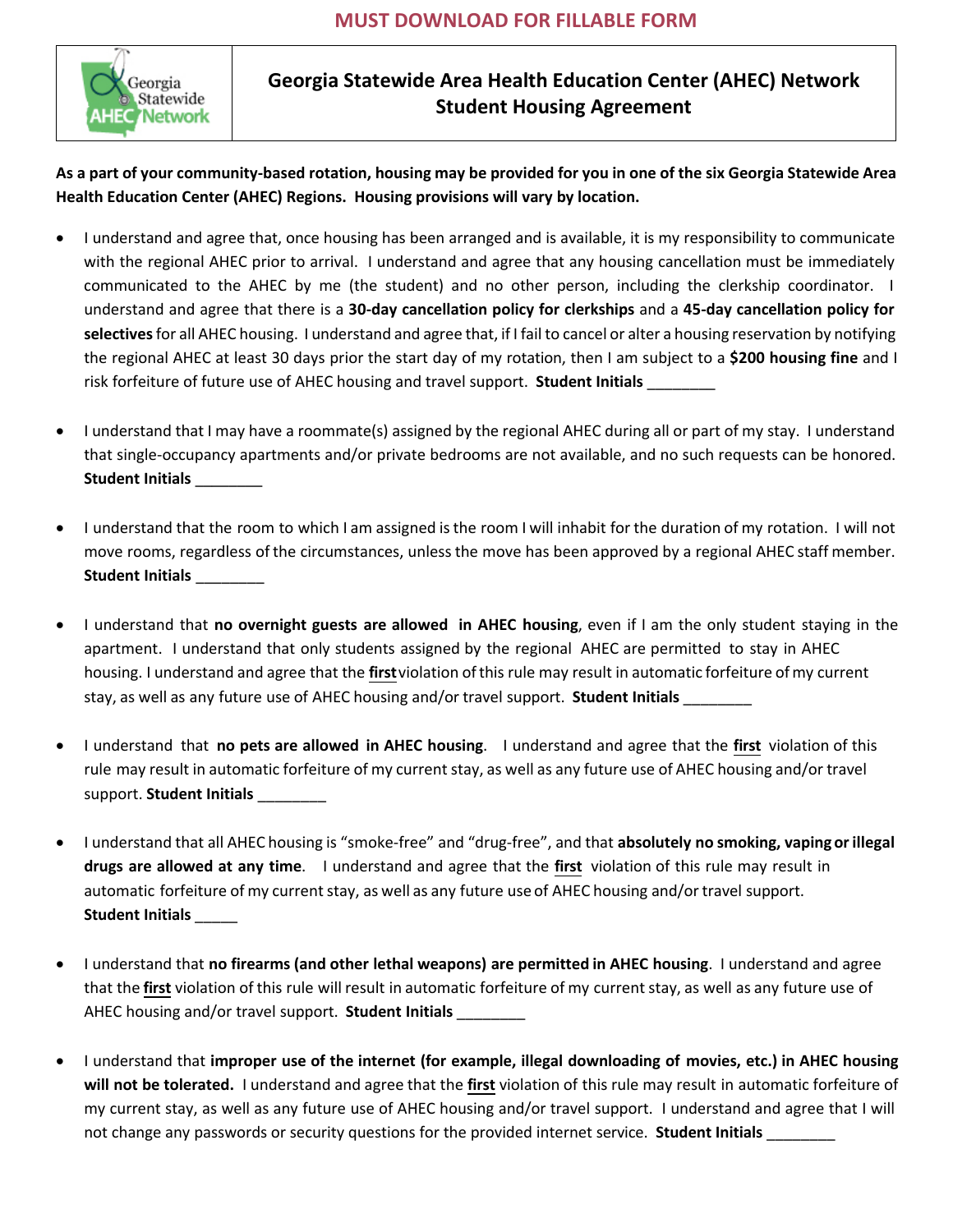

# **Georgia Statewide Area Health Education Center (AHEC) Network Student Housing Agreement**

- I understand that **I am not allowed to duplicate keys or change locks** during my stay in AHEC housing, and I agree to follow the appropriate instructions given for key return. I agree to keep the AHEC housing locked and secured at all times. If the AHEC housing has a lock box, I understand that I may not share the code with anyone else. **Student Initials** \_\_\_\_\_\_\_\_
- I understand and agree **that I will be charged a fee for removing, damaging or tampering with any furnishings, appliances, housewares and other contents of the AHEC housing unit**. I understand that I may not rearrange the furniture or hang anything on the walls. **Student Initials** \_\_\_\_\_\_\_\_
- I will keep the AHEC housing neat and tidy during my stay. I understand and agree that **it is my responsibility to take my trash out of the housing unit every week**, dispose of it in the proper exterior receptacle for pick-up, and return the AHEC trash cans to their proper place of storage. **Student Initials** \_\_\_\_\_\_\_\_
- I understand and agree that **it is my responsibility to contact the regional AHEC housing coordinator and/or the designated maintenance person**, should I become aware of any issues with the appliances, HVAC system, utilities, or water leaks, as well as any other maintenance or repair needs in the housing unit. **Student Initials**
- I will **be considerate of my neighbors at all times** and will not create or allow any disturbance to their peace and quiet. **Student Initials** \_\_\_\_\_\_\_\_
- I understand and agree that **it is my responsibility to act responsibly and exhibit professional behavior at all times**. This includes behaving in a respectful manner and not disturbing the host or other students staying in the AHEC housing unit. **Student Initials** \_\_\_\_\_\_\_\_
- I agree that, upon my departure, I will complete the following tasks. I further understand that, if the AHEC housing unit is left unclean, I will be charged a cleaning fee. **Student Initials** \_\_\_\_\_\_\_\_
	- thoroughly clean my room/apartment
	- **remove all food, drinks, disposable items (plasticware, grocery bags, etc.) from the cabinets, refrigerator and freezer**
	- **remove all grooming/personal hygiene items from the bathrooms**
	- **remove all of my linens (sheets, blankets, towels, etc.)** and leave any linens provided by the regional AHEC clean and in good condition
	- **empty all trash from the kitchen, bedroom and bathroom and dispose of it in the proper exterior receptacle for pick-up**
	- return the thermostat to an acceptable level and make certain all appliances are turned off.
- I understand and agree that the **regional AHEC staff has the right to enter AHEC housing at any time, without notice**, for inspection, maintenance, repairs, inventory and/or cleaning. **Student Initials**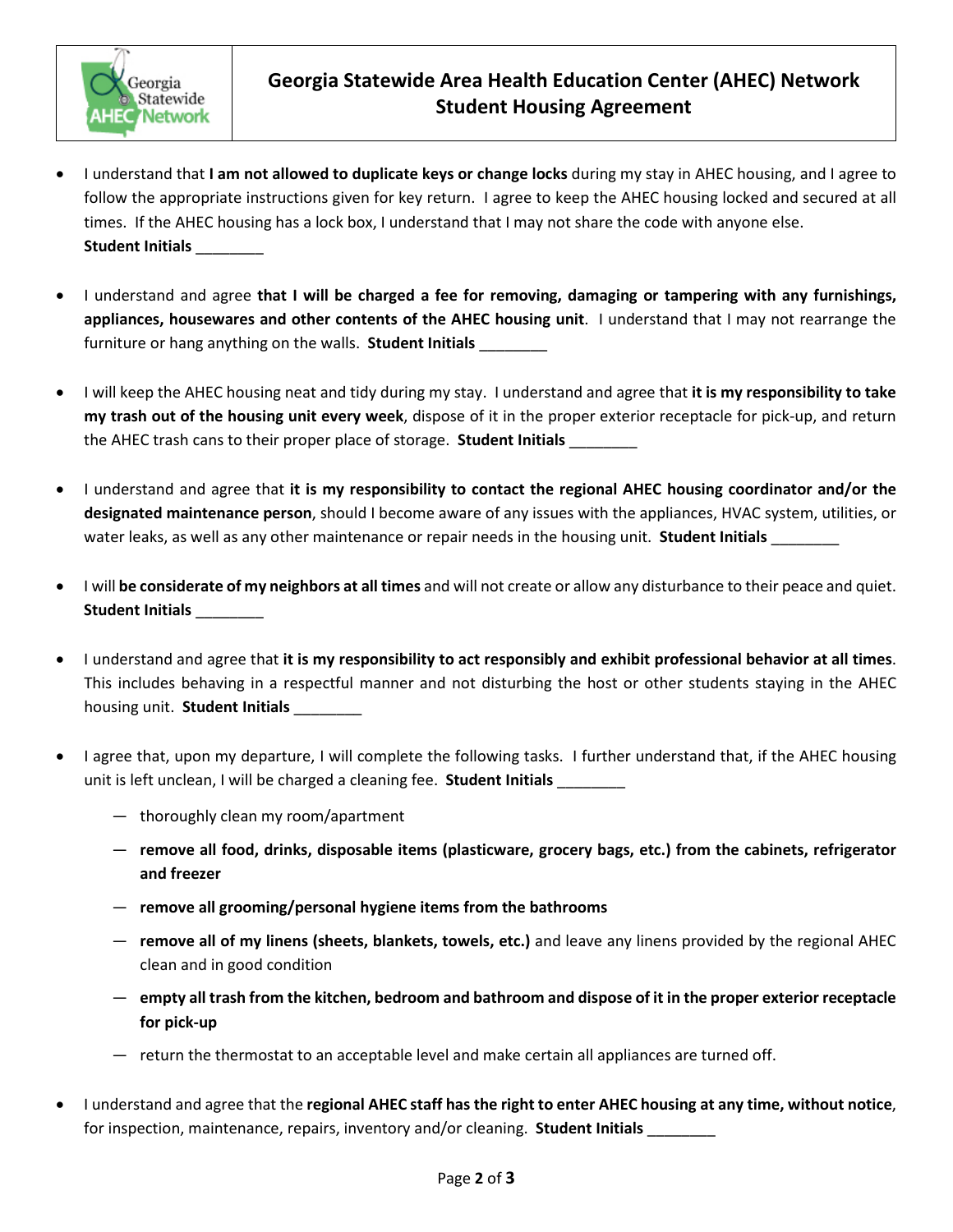

**I have read, understand, and agree to adhere to the GA Statewide AHEC Housing Agreement as well as the regional AHEC housing guidelines and rules provided at the individual housing location.**

**I understand that I will be financially responsible for any damage, loss of contents, excessive cleaning expenses, lockout fees, or local services purchased by myself (costs vary among AHEC regions).**

**I understand that the AHEC will report any failure to adhere to the AHEC Housing Agreement and individual location guidelines and rules to my Clerkship Director or other school officials deemed appropriate which may result in a hold on my academic records.**

**This agreement will be terminated on the last day of the course assignment in the AHEC community setting. I have read and understand my responsibilities regarding AHEC housing and the consequences of cancelling my housing after the deadline.**

| <b>AHEC Region (check one):</b> | <b>Blue Ridge AHEC</b>          | SOWEGA AHEC              |  |
|---------------------------------|---------------------------------|--------------------------|--|
|                                 | <b>Foothills AHEC</b>           | <b>Three Rivers AHEC</b> |  |
|                                 | <b>Magnolia Coastlands AHEC</b> |                          |  |
| Student Name (please print)     |                                 | <b>Student Signature</b> |  |
| Date                            |                                 |                          |  |

By checking this box, I am providing my electronic signature and agreeing to all the information entered above. *(Please enter name and date on signature and date lines above)*



# *Serving Georgia's Communities Since 1984*